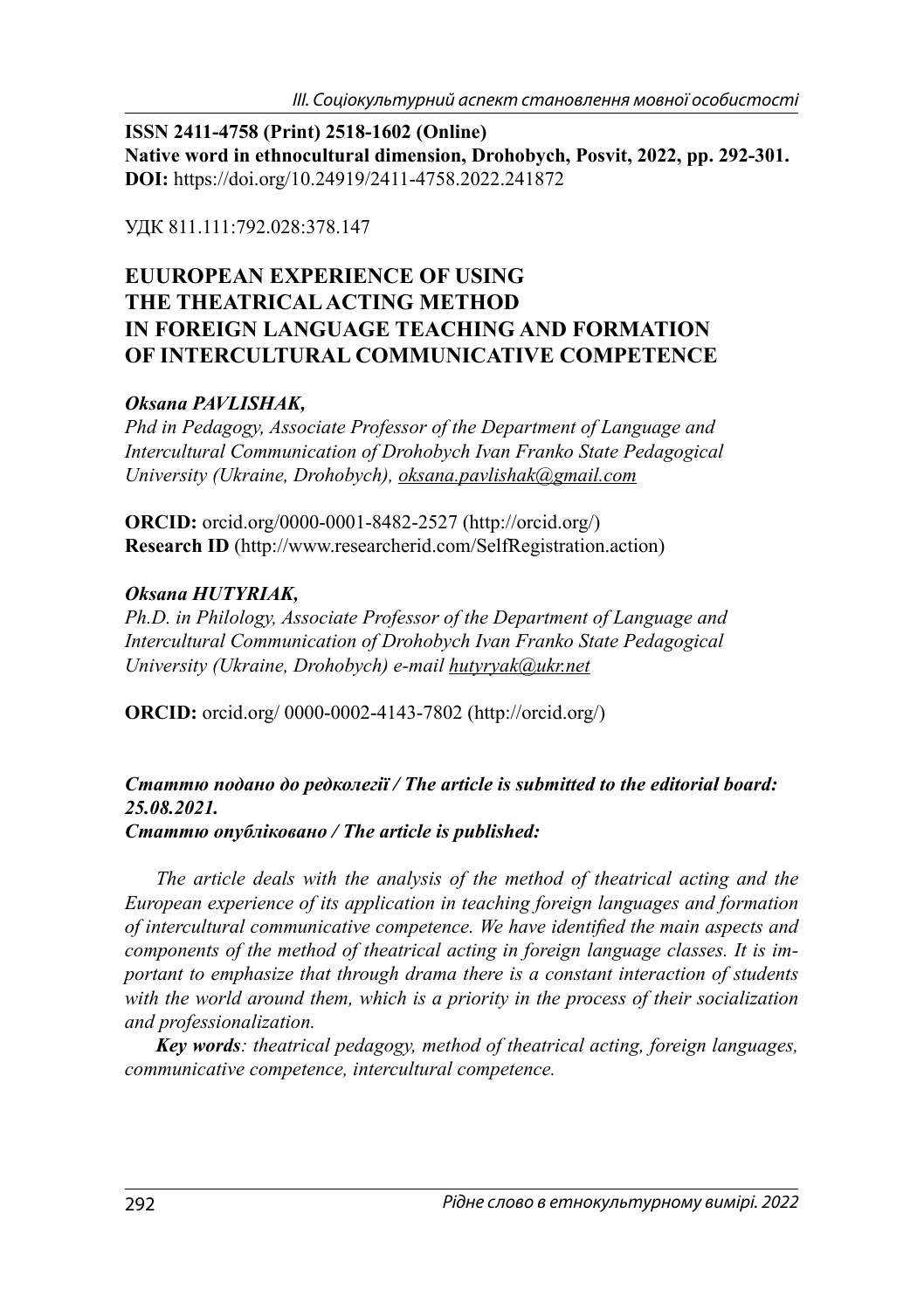# **ЄВРОПЕЙСЬКИЙ ДОСВІД ВИКОРИСТАННЯ МЕТОДУ ТЕАТРАЛЬНОЇ ГРИ У НАВЧАННІ ІНОЗЕМНИХ МОВ ТА ФОРМУВАННІ МІЖКУЛЬТУРНОЇ КОМУНІКАТИВНОЇ КОМПЕТЕНТНОСТІ**

#### *Оксана ПАВЛІШАК,*

*кандидат педагогічних наук, доцент кафедри мовної та міжкультурної комунікації, Дрогобицький державний педагогічний університет імені Івана Франка (Україна, Дрогобич) oksana.pavlishak@gmail.com*

### *Оксана ГУТИРЯК,*

*кандидат філологічних наук, доцент кафедри мовної та міжкультурної комунікації, Дрогобицький державний педагогічний університет імені Івана Франка (Україна, Дрогобич) hutyryak@ukr.net*

*У статті проаналізовано європейський досвід використання методу театральної гри в навчанні іноземних мов та формуванні міжкультурної комунікативної компетентності. Висвітлено теоретичні та практичні підходи до застосування метду театральної гри в умовах процесу навчання й виховання студентів ЗВО під час занять з іноземної мови. На основі аналізу праць видатних зарубіжних науковців проаналізовано становлення й розвиток методу театральної педагогіки в педагогічній науці, визначено головні засади, що лягли в його основу та дали можливість широкого застосування у практиці. Виявлено основні функції методу театральної гри (освітньо-виховна, дидактична, терапевтична). Визначено його основні аспекти на заняттях з іноземної мови.* 

*Наголошено, що театральна гра як метод навчання часто використовується прихильниками інтерактивних та сучасних методів навчання іноземних мов, які пристосовують цілі, знання, уміння, методи навчання до індивідуальних потреб особистості. Підкреслено, що використання методу театральної гри, як показує досвід зарубіжних країн, на лабораторних та практичних заняттях позитивно впливає на розвиток загальних та індивідуальних компетенцій студентів і допомагає їм краще опанувати комунікативні навички іноземної мови та формує низку вмінь. Постульовано, що в контексті навчання іноземної мови за допомогою естетичного переживання та психосоціального досвіду метод театральної гри допомагає легко, спонтанно і природно набути педагогічних знань, знань з іноземної мови та досягти самостійності в діяльності, а також навчитися прийомів рефлексивної діяльності.* 

*У статті закцентовано увагу на можливості застосовування методу театральної гри як одного із ефективних методів у формуванні іншомовних комунікативних компетентностей і може застосовуватися як один із методів впливу на їх розвиток у навчальному закладі.*

*Ключові слова: театральна педагогіка, метод театральної гри, іноземні мови, комунікативна компетентність, міжкультурна компетентність.*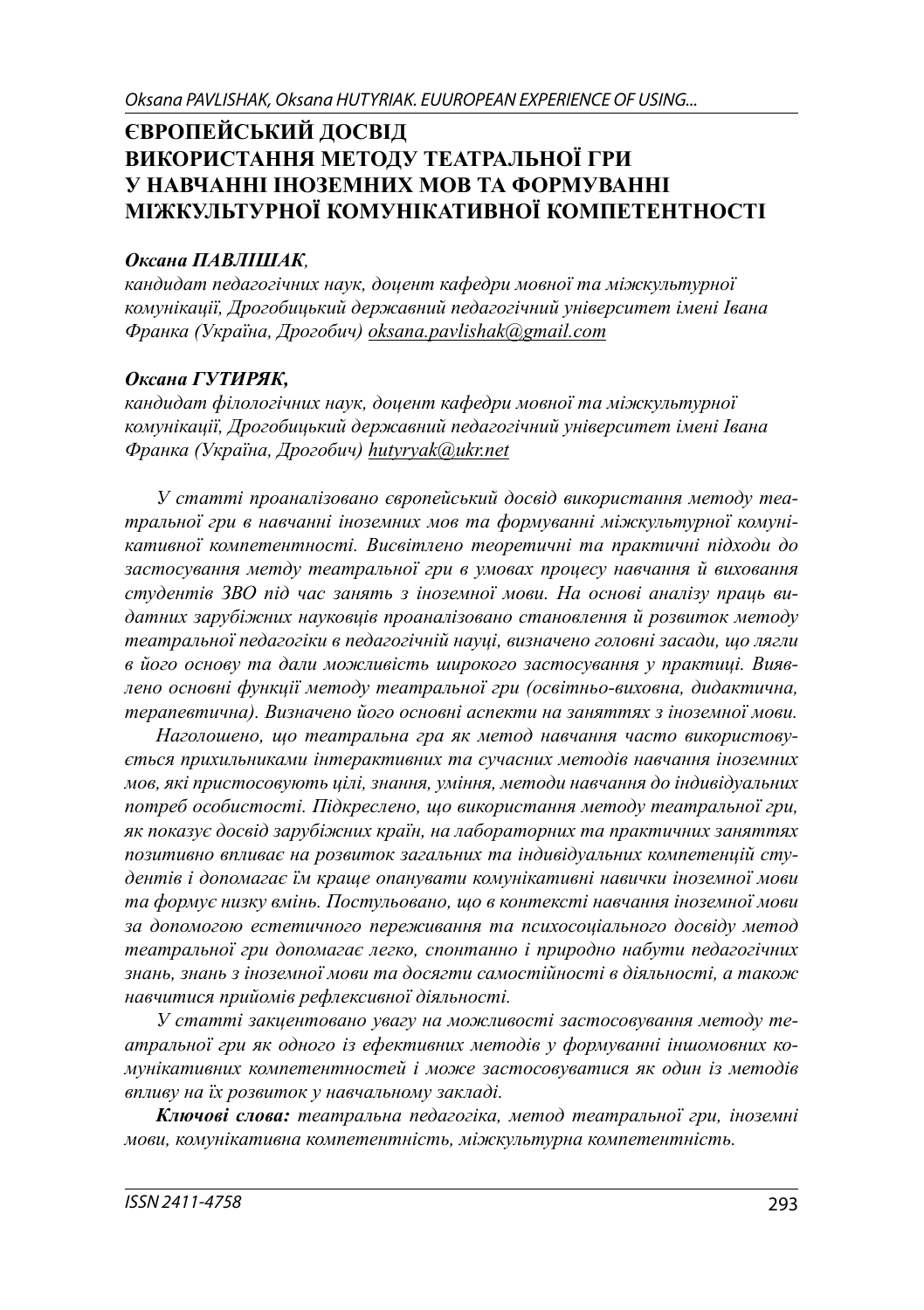**Formulation of the problem.** The relevance of this study is due to the fact that, in the context of deep socio-economic, socio-cultural, political and spiritual transformations taking place in modern Ukraine, one of the priorities of modernization of higher education is to ensure the quality of training of foreign language teachers capable of navigating in modern realities and responding adequately to them, finding optimal ways of application of modern teaching methods in their work. In the arsenal of means of forming the competence of foreign language teachers an important place is occupied by theatrical art, which has been used in educational practice since the time of Comenius, who considered it an effective means of developing young people's abilities, including social. The information period of society development further actualizes the problem of using theatrical tools and techniques in the educational process, because a professional must have a whole arsenal of knowledge and skills to establish contact and form professional competencies.

**Research analysis.** Among the Ukrainian scholars who studied the use of theatrical means in the general cultural and social development of youth in general, and future teachers in particular, the following should be mentioned: G. V. Lokareva, O. Komarovska, V. F. Morgun, M. Yu. Bykova, M. Levchenko, L. Masol, L. Churylina, L. Serykh, R. Korotkova and others. Ukrainian scholars and educators emphasize that the theatrical art, which is based on acting, while providing aesthetic pleasure contributes also to the comprehensive development of an individual, their social involvement and acquisition of professional competencies.

The purpose of the article is to analyze European applications of the method of theatrical pedagogy in teaching foreign languages and formation of intercultural communicative competence.

This purpose involved solving the following tasks:

 analyze the method of theatrical acting and the European experience of its application in teaching foreign languages;

 identify the main aspects and components of the method of theatrical acting in foreign language classes.

**Presentation of the main material.** The term "pedagogy of theatrical acting" in Europe, particularly in Austria, means:

- theater as an art form and its impact on the audience;

- theater as a means of education;

- achieving an educational goal through the staging of theatrical performances by students;

- dramatization;

- connection between acting and integrative pedagogy in researching social foundations of learning and role play;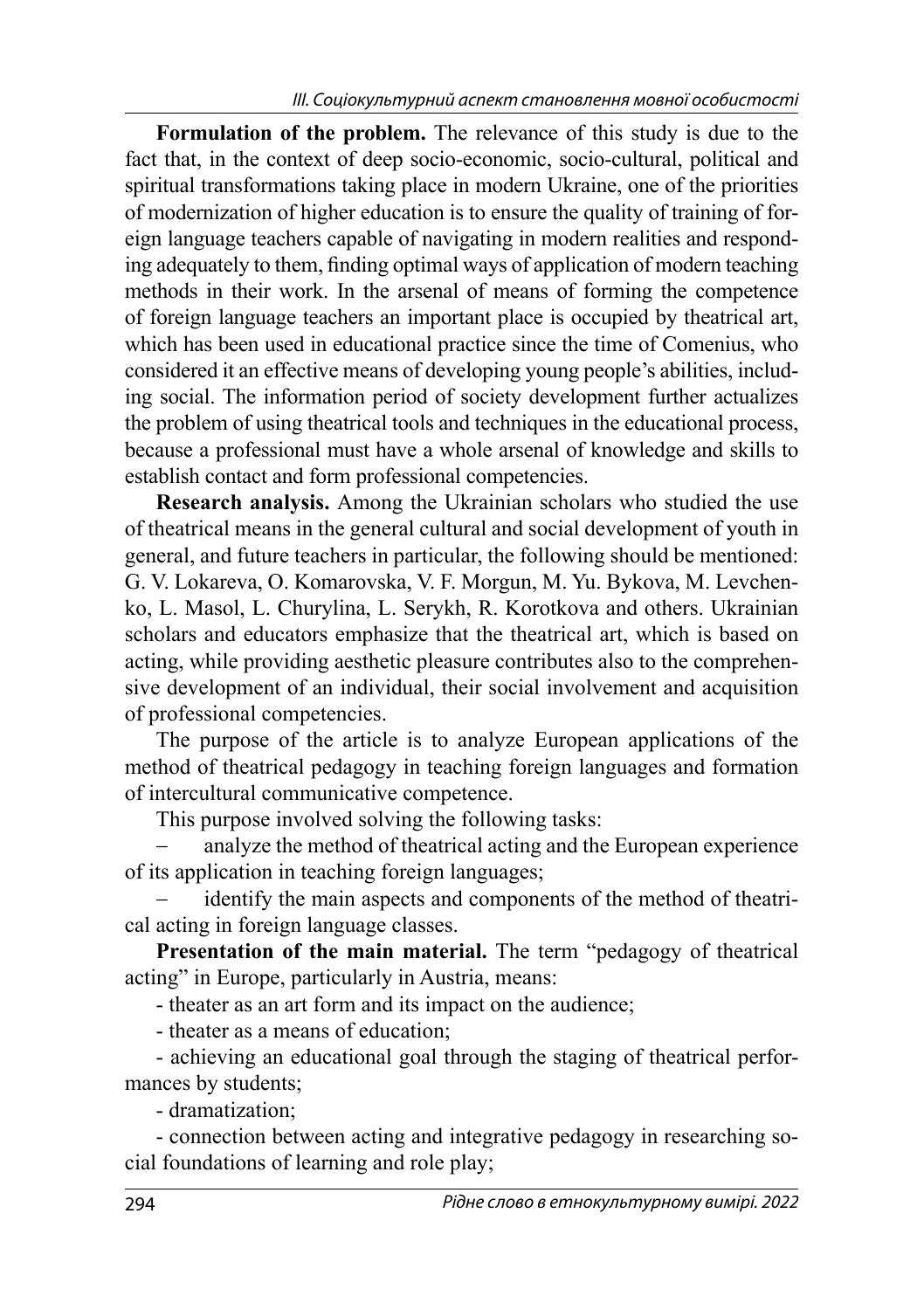- a practice based on a theatrical acting that promotes assimilation of aesthetic and psychosocial experience (Ruping, 1991, p. 76).

The concept of "pedagogy of theatrical acting" is complex, it includes a number of different forms, models and methods. The prominent Austrian researcher A. Neurot includes in the method of theatrical acting role-playing, interactive play, masked play, "Theater der Unterdrücktes" ("theater of the oppressed"), psychodrama and more. Another Austrian scholar, S. Weinz, refers to this method as pedagogical role-playing, animation theatre and the part rehearsing. Some Austrian researchers do not include psychodrama in the method of theatrical acting, but believe that educational drama belongs here, understanding the latter as a creative teaching method, acting and staging. The method of "theatrical acting" in pedagogy is an aesthetic teaching method that uses techniques and methods of theatrical acting and play staging (Ruping, 1991, p. 34)

Drama as a physical-aesthetic and at the same time emotional-cognitive approach in foreign language didactics uses the means of theatre for pedagogical purposes, in particular acquisition of performance language. In the foreground is a holistic learning process and action-oriented experience. By integrating theatrical and pedagogical methods, students are lured into language emergencies in which they are involved. Students become more active despite language difficulties or possible mistakes. The theatre offers a way to combine (foreign) language and action, overcoming the fear of failure and immersion in the natural flow of language. The use of language tools varies depending on the level and context. Language begins with emotions, and the body language is a kind of language, so dramatic education is a way to master a language. (Lauermann, 2003, Luchkevych, 2017, Pavlishak, 2019, Panteleimonova-Plaksa, 2008, Sysoieva, 2011, Zavhorodnia, 2009).

Until the 20th century, foreign languages were mainly taught using the grammatical method of translation. The main focus of foreign language teaching was on writing and reading. Classes were held in frontal form. Instead, the teaching of a foreign language, according to the German researcher F. Franke, should be based on the spoken language. This approach to language teaching became popular in the UK in the 1950s. However, the role of the student remained overlooked even then. Therefore, in the 1970's and 1980's, in addition to some alternative methods, such approaches were developed so that the student could speak as much as possible independently. As a result, students developed their own independence, autonomy and responsibility. Therefore, in the middle of the 20th century an attempt was made to form the competence of students in mutual communication. Thus, a theatrical performance was perceived as an opportunity to be understood by another person.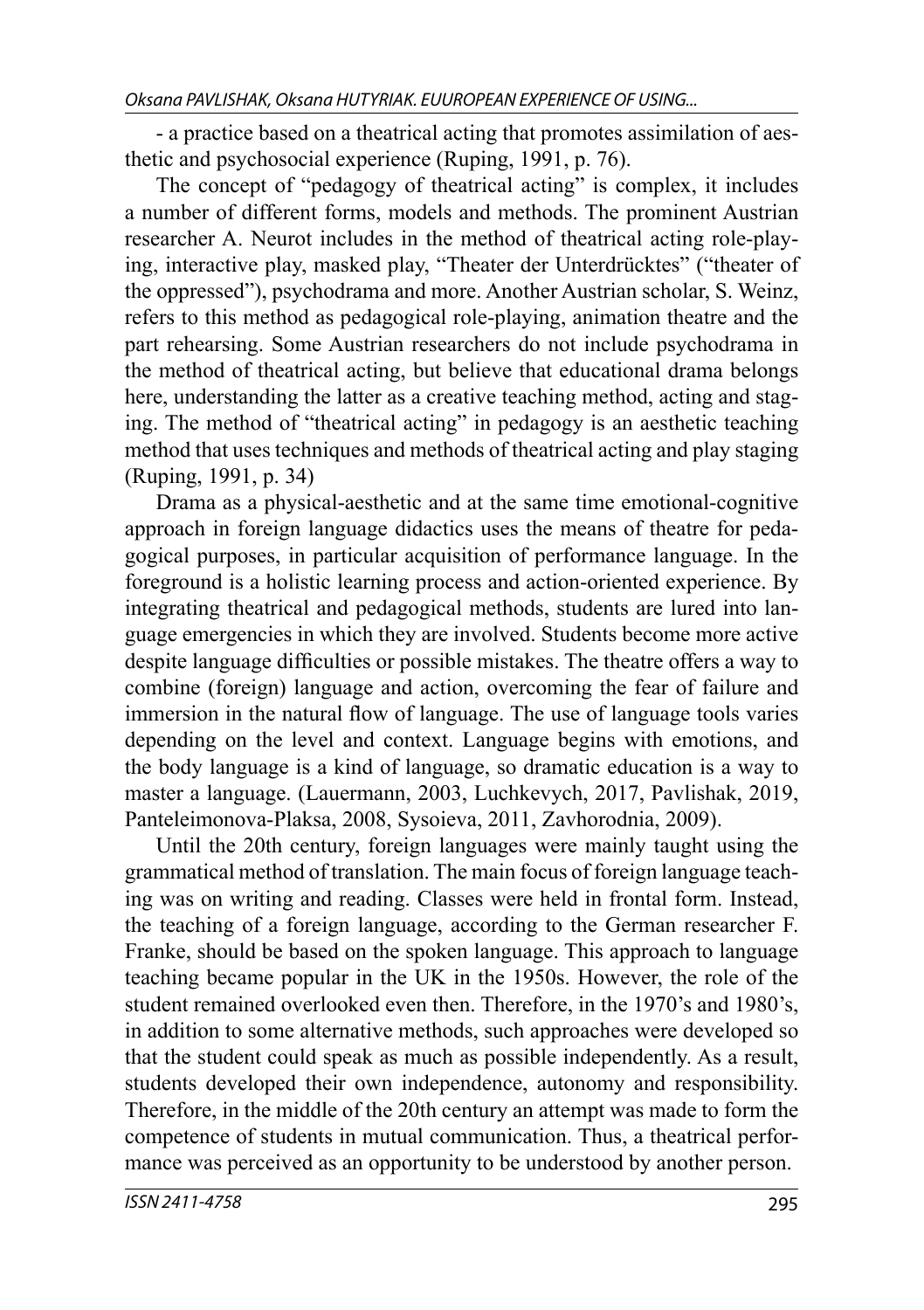Thanks to the method of theatrical pedagogy, the student acquires:

- language learning skills / language learning strategies (student can study independently)

- phonological competence (they can correct words in a foreign language, pronounce and understand them when hearing from others)

- grammatical competence (they study the grammar of a foreign language, according to the level of competence)

- receptive competence (they can write texts or verbal statements corresponding to their level of understanding)

- lexical competence (they learn phrases on certain topics)

- productive competence (they can increase their level of oral speech and learn written speech in a foreign language)

- general competence (they acquire world knowledge and intercultural competence and can use this knowledge in relation to the foreign language) (Ruping, 1991, p. 65).

The teacher acts as a learning companion in the process of independent learning of the student.

The main goal of foreign language teaching nowadays is to acquire communication skills, which means that classes prompt students how to act properly in a foreign language according to their language needs. Language learning can only be successful if there are many opportunities to apply the acquired knowledge. For one, they can be action-oriented. Application situations can be achieved by direct intercourse between students, on the other hand, theatre can be used here as a means. Although theatre can be used in exceptional cases as a means of raising awareness of language rules, it can never completely replace them. In communicative didactics, all four skills (reading, listening, speaking, writing) occur on equal terms and are combined. The theatre can train all four areas, as well as vocabulary and grammar, and through creative, sensory and holistic experience, support the content of action-oriented learning. Theatrical methods are mainly used in the field of oral communication. Listening as a necessary condition for the functioning of communication especially encourages the use of methods of theatrical pedagogy, because while improvising important is the ability to enter and respond to verbal and nonverbal expressions of others, while demanding intense perception of others.

Doing theatrical work in a large group only works in the long run if the tasks are solved in small groups.

Today's practice of teaching a foreign language includes the concept of intercultural communicative competence. Students must have some knowledge of the countries whose languages they are studying and knowledge of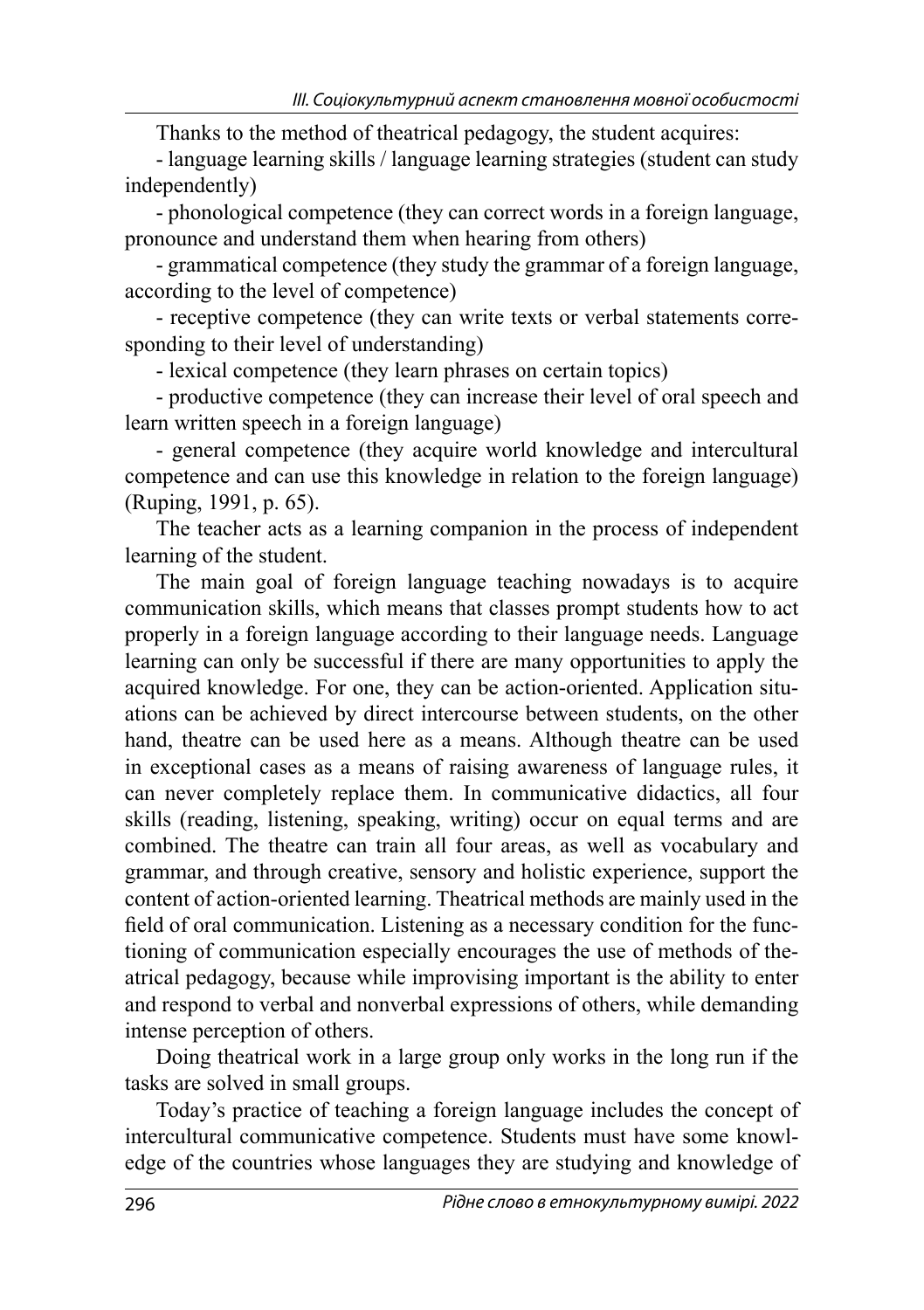the differences and similarities between their origins and the target culture. In addition to knowledge and skills, this competence primarily also indicates attitudes and values, tolerance and openness to others who are different.

Because theatrical performances are about identification with roles and actions in fictional situations, students are better able to empathize with the sensory-physical experience. Simply put, they study foreign language habits and behaviours to embody the inner perspective of the target culture.

The theatrical game offers identification options and goes beyond simple role-playing games and simulations. Role-playing as a term mainly describes simulated situations in which social roles are adopted that do not provide a starting point for identification.

The three main aspects of the method of theatrical acting in foreign language classes include:

• Theatre suggests using language in context through seeming situations and encouragement (language competence).

• Theatre offers opportunities to identify learning content and thus promotes motivation to learn and connection with language learning.

• Theatre offers a connection to movement and emotion and thus encourages many connections.

In addition to the above, theatrical work promotes the development of skills related to personality (communicative activity of users/students of language not only through their knowledge, understanding and skills, but also through certain factors that characterize their respective personality, such as attitude, motivation, values, beliefs, cognitive styles and personality types that contribute to their identity). Other personality-related skills, such as creativity, flexibility, or improvisation skills, are often cited as important requirements of the modern world. Theatre can achieve, promote, and support many things that contribute to holistic learning success today. (Robinson, 1995, p. 47).

The use of theatrical acting, as shown by the experience of foreign countries, in laboratory and practical classes has a positive effect on the development of general and individual competencies of students and helps them better master the methods of teaching and forms a number of skills that can be divided into 3 groups.

1) Linguistic skills:

• Use and expansion of language tools for oral communication

• Learning spoken language (including fillers and particles)

• Acquisition of sociolinguistic skills, such as language labelling, social relations, polite conventions, register differences

• Assimilation of paralinguistic means, such as body language, speech sounds (challenges)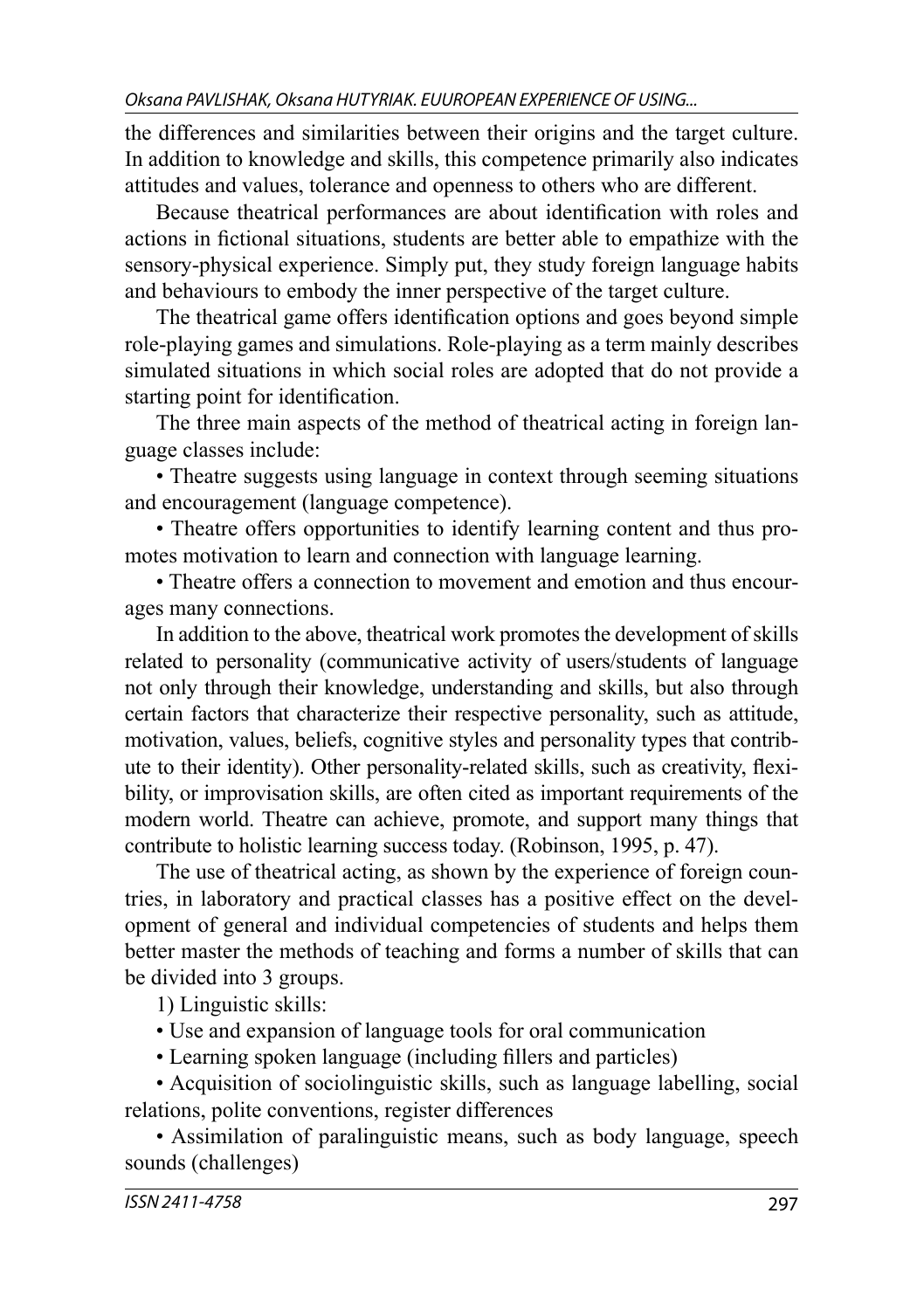• Elimination of speech inhibitions

• Promotion of fluent speech (fluidity, consistency, accuracy, cooperation, spontaneity, ability to improvise, reliability and flexibility)

• Improve pronunciation, prosody and articulation

• improving communication and interaction skills (speaker's handbook, active listening, sensitivity)

- Combined learning of reading, writing, speaking and listening skills
- Understanding the aesthetic value of language and literature
- 2) Personal skills:
- Self-confidence and trust
- Self-presentation
- Self-discipline
- Empathy and distance of roles due to change of point of view
- Ability to concentrate
- Independent and external perception
- Emotional intelligence
- Identification
- Ability to criticize
- 3) Social skills:
- awareness of intercultural skills (respect, tolerance and openness to oth-
- er / strangers, acceptance of intercultural differences)
	- teamwork and willingness to cooperate
	- conflict management
	- flexibility
	- aesthetic and artistic competence in the art of theatre
	- Imagination and creativity
	- Get acquainted with language and body language design tools
	- Use of breath, voice, speech
	- Improvisation: interaction, spontaneity, flexibility
	- Acquaintance with aesthetic means of a role, registration of a room and

a scene

- Stage writing
- Familiarity with various forms of drama and theater
- Stage interpretation of texts. (Hess, 2001, p. 73).

In the context of new foreign language teaching with the help of aesthetic experience and psychosocial experience, the method of theatrical acting in pedagogy helps to easily, spontaneously and naturally acquire pedagogical knowledge, achieve independence in activity, learn techniques of reflective activity. In addition to aesthetic experience, during the organization of theatrical production is important educational pro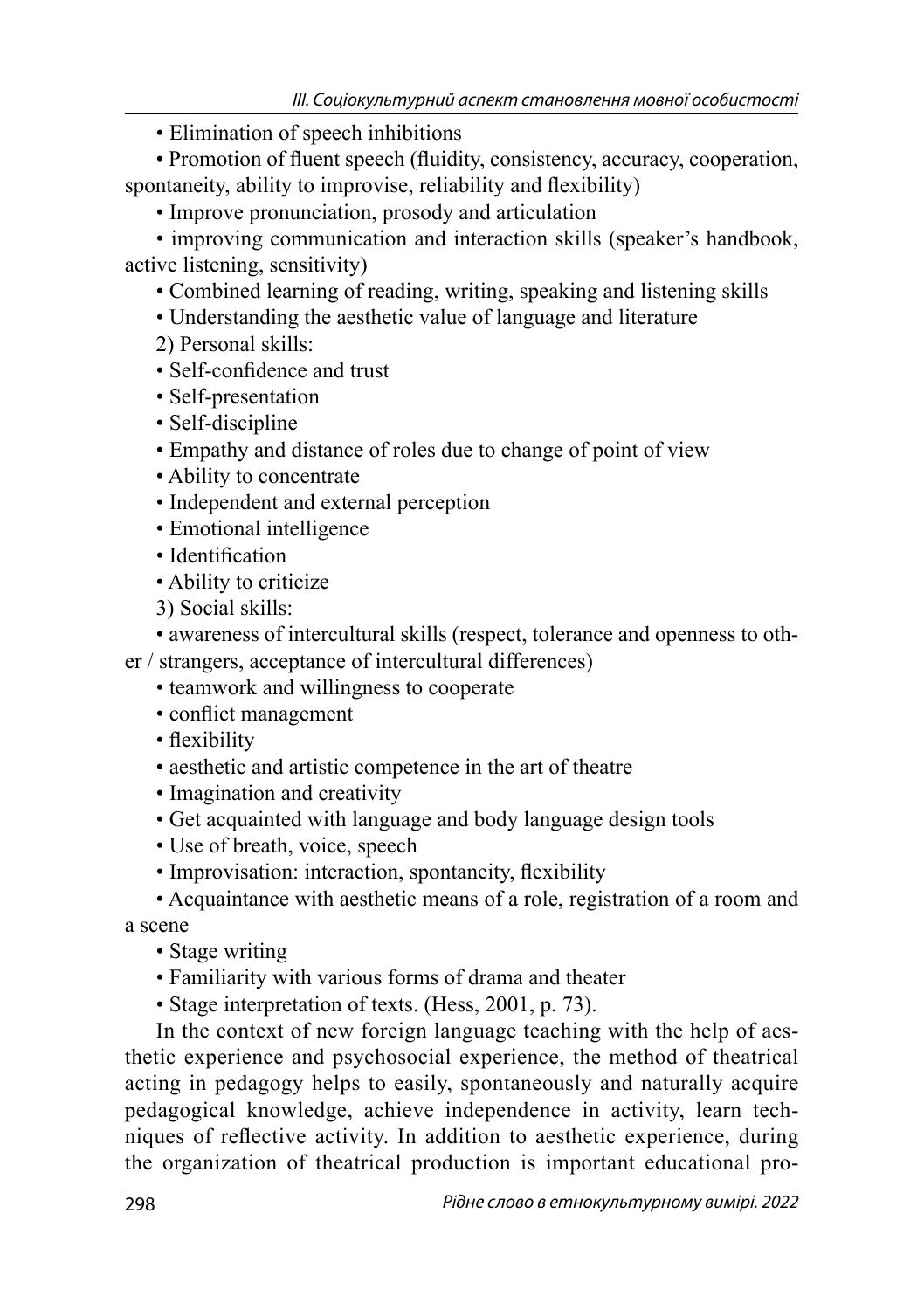cess, social experience and correction of the educational process (Ruping, 1991, p. 22).

Features of the method of theatrical acting, which exist in close cooperation, are as follows:

1) passion (a person needs acting, because it helps them to activate the strengths of their character and abilities, which they dos not know about – this is facilitated by the rehearsing, staging and presentation of a play);

2) physical competence in harmony with the senses (theatre requires active physical work and thus develops the emotional facets of the individual; demonstrating a certain theatrical role, a person acquires a new social experience);

3) focus on practice and activity (pedagogical theatrical acting is an activity-oriented practice; we mean physical and emotional activity, despite the artistic and aesthetic design, still real and full of new experience; theatrical acting motivates new experiments, attempts and freedom to make decisions because they can be repeated, it changes desires and ideas and builds a close link between reality and opportunity, encourages reflection on daily activities and promotes their improvement);

4) the possibility of pedagogical experiment and research (the practice of theatrical acting focuses on pedagogical orientation, where the priority is creating conditions for learning socio-pedagogical experience; it arouses interest, creativity, combines theatrical art and life experience; participants have the opportunity, experimenting, combining old and new, acquired knowledge);

5) group and collective activities – theatrical acting – always group and collective activities, where common experience, life stories and purpose are used to express certain ideas, such a method always reflects the group and its dynamics as an important element of socio-pedagogical work, theatre is a public art that opposes social isolation;

6) social orientation and social criticism (working in a group, the participants give individual traits to the play, tolerantly cooperating with other participants, form universal social forms of joint activities; the play also reflects social themes and problems) (Lauermann, 2003, p. 303).

The features and components of this method are as follows:

 theatrical acting is a means of self-expression of all people – not only actors;

 Much attention during theatrical acting is paid to the human body as the first word of the theatrical dictionary: to master theatrical art, a person must own his body;

 the method of theatrical acting is the acquisition of skills and abilities, as well as an element of research work. Theatrical acting is a joint at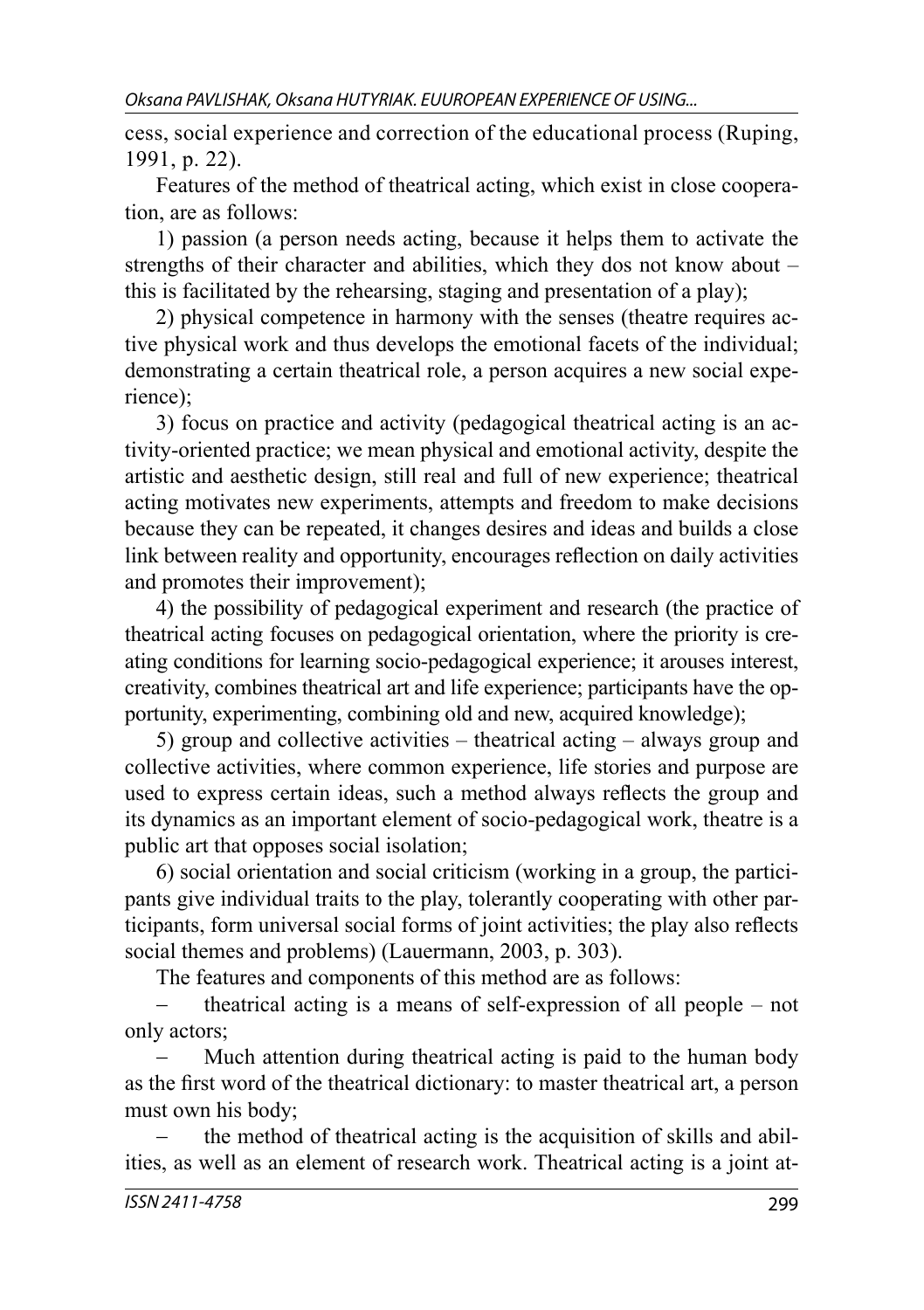tempt, analysis, search, because all together learn – both actors and spectators – the discovery of a new experience and the solution of specific problems;

 staging a play requires a wide range of activities, spontaneity, freedom of choice and freedom of creativity, it enriches consciousness and professional experience. (Lauermann, 2003, p. 303).

**Conclusions.** Thus, the method of theatrical pedagogy helps to form foreign language communicative competencies and can be used as one of the effective methods of influencing their development in school. At the same time, with the help of this method, teachers can find ways of therapeutic and educational impact of art on the personality of each student. It is important to emphasize that through drama there is a constant interaction of students with the world around them, which is a priority in the process of their socialization and professionalization. In addition, the method of theatrical pedagogy promotes the development of emotional and sensory sphere, memory, attention, activity, which effectively affects the development of communication skills. It is about discovering one's own strengths, self-determination and special changes in the search for new life situations, which contributes to personal independence and new social experience, i. e. the successful solution of everyday situations, which leads to the ability to use appropriate competencies. Socio-cultural orientation of activity promotes the development of independence of people with their aesthetic, communication and social needs and skills. Understanding art turns into a form of knowledge and interaction as a basis for understanding, reflection and active participation. With the help of art and culture, people have to organize their own lives. Important conditions for the use of this method are the duration of time, as well as the process of creative approach to the situation and voluntary participation of students.

We see **prospects for further research** in a detailed study of the method of theatrical acting in the formation of communicative competencies of foreign language teachers in universities.

### **СПИСОК ЛІТЕРАТУРИ**

Завгородня, Т. (2009). Складові педагогічної компетентності майбутнього учителя: *Педагогічні науки: зб. наук. праць. Херсонський державний ун-т, 51,* 228 – 233. Херсон.

Лучкевич, В. (2017). Використання методу театралізації при вивченні французької мови (на основі аналізу підручника Écho А1). *Молодь і ринок, 11 (154),*  $117 - 121$ 

Павлішак, О., Гутиряк, О. (2019). Інформаційно-комунікаційні технології у проектній діяльності студентів закладів вищої освіти на заняттях з іноземної мови : *Рідне слово в етнокультурному вимірі: збірник наукових праць,* 175 – 184. Дрогобич : Посвіт.